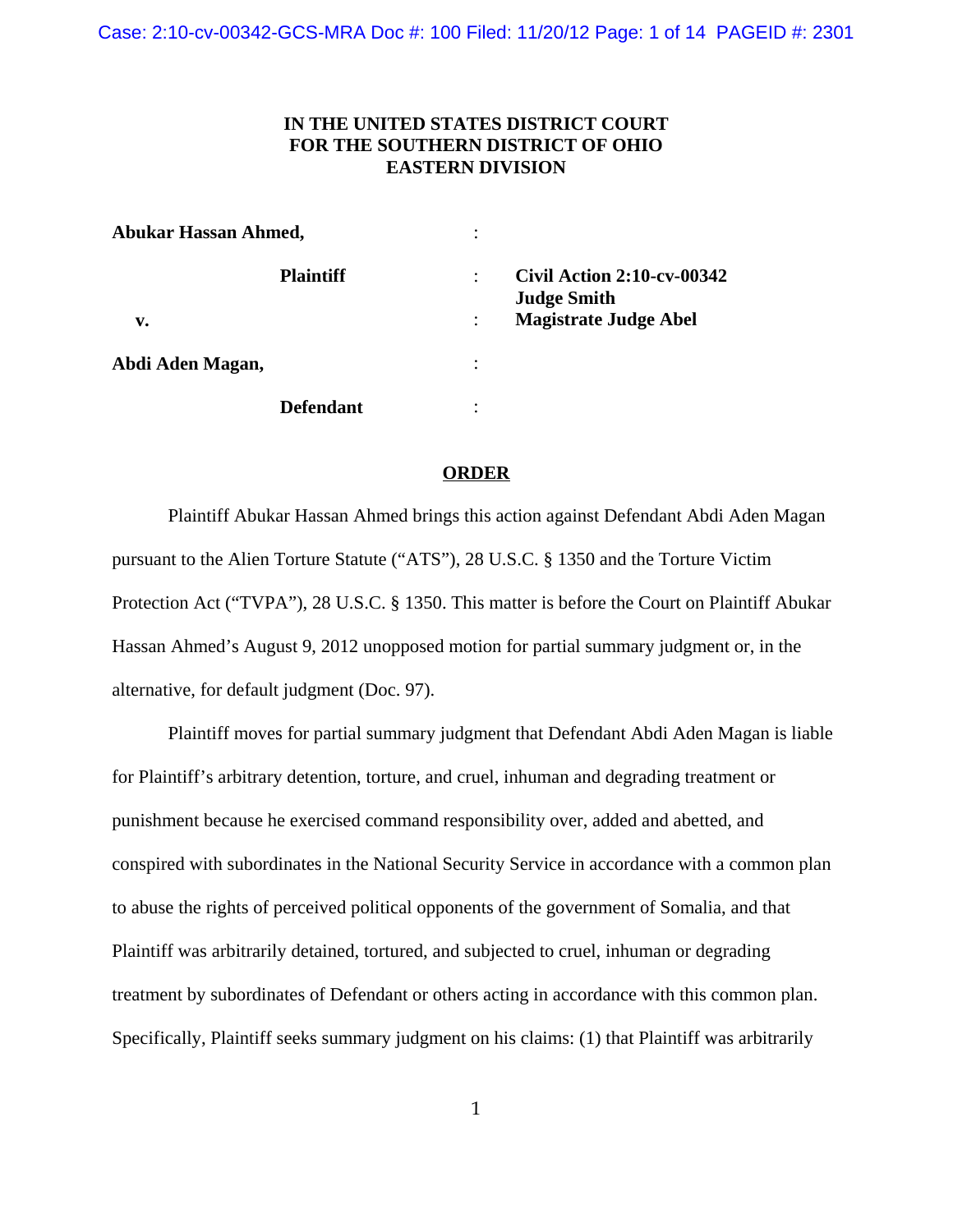detained pursuant to his claims under the ATS; (2) that Plaintiff suffered torture pursuant to his claim under the ATS and TVPA; (3) that Plaintiff suffered cruel, inhuman or degrading treatment or punishment pursuant to his claim under the ATS; and (4) that Defendant is liable for Plaintiff's arbitrary detention, torture, and cruel, inhuman or degrading treatment or punishment.

In the alternative, Plaintiff moves for the entry of default judgment under Rule  $37(b)(2)(A)(vi)$  against Defendant based on his willful failure to comply with the Court's orders.

## **I. Allegations in the Complaint**

The complaint makes the following allegations. On November 20, 1988, Plaintiff Abukar Hassan Ahmed, a human rights attorney and law professor at Somali National University, was taken into detention at the National Security Service of Somalia ("NSS") Department of Investigations Prison, interrogated and tortured for approximately three months. He suffered severe physical and psychological injuries as a result of his detention and torture.

Defendant Colonel Abdi Aden Magan, who now resides in Columbus, Ohio, ordered, conspired with, aided and abetted, or exercised command responsibility over subordinates in the NSS, or persons or groups acting in coordination with the NSS or under their control, to carry out the torture, arbitrary detention and cruel, inhuman or degrading treatment or punishment of Ahmed. Further, Magan failed to prevent or punish the violations of international law committed by his subordinates.

Defendant Magan is a member of the Marehan sub-clan of the Darod clan, the same subclan as Major General Mohamed Siad Barre, who ruled Somalia from 1969 until 1991. As a member of the favored Marehan sub-clan, Magan was appointed to top positions in the NSS. From 1988 to 1990, he held the rank of Colonel and served as Chief of the NSS Department of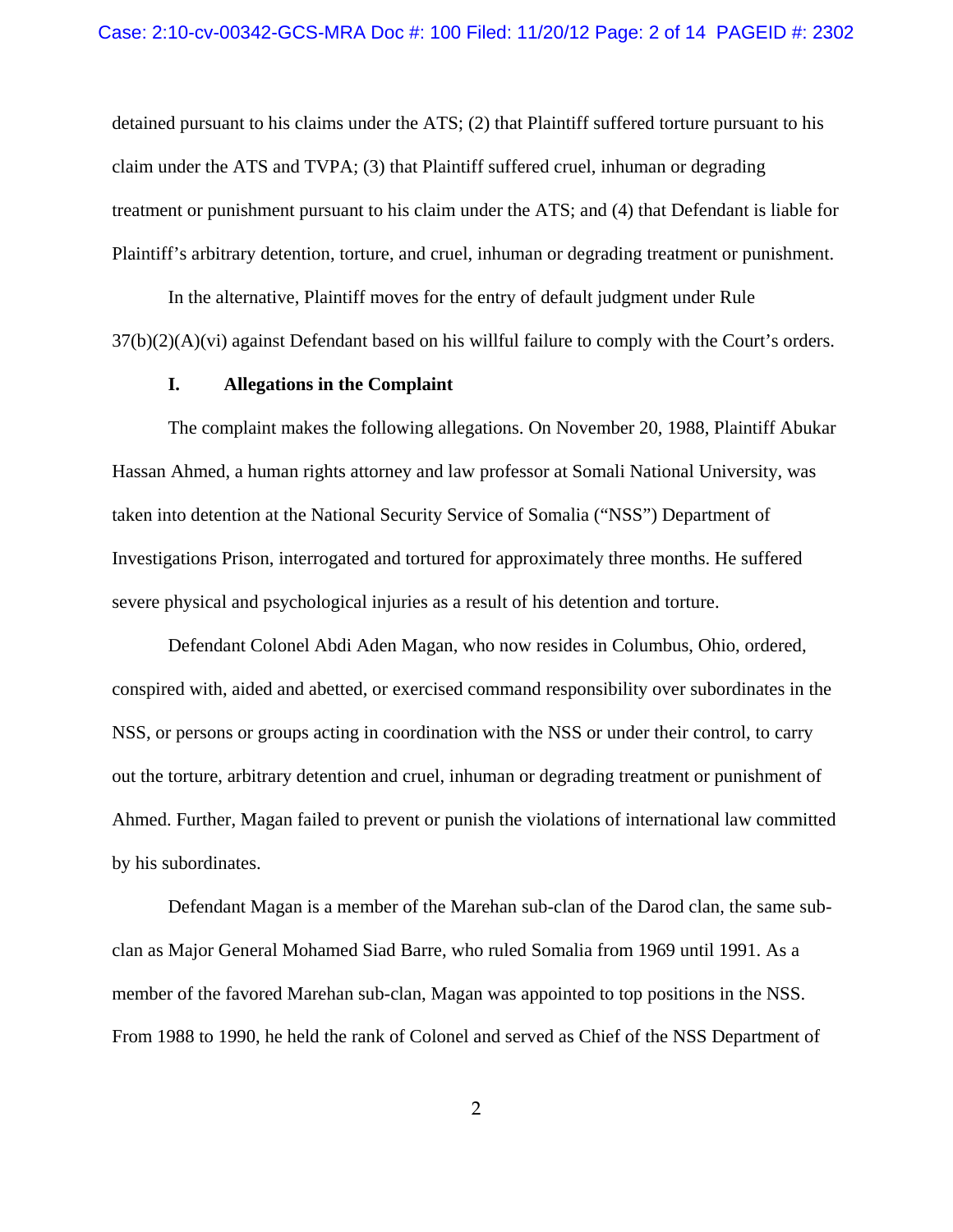Investigations - National Level at NSS Headquarters in Mogadishu, Somalia. As Chief of NSS Investigations, Magan directed and participated in the interrogation and torture of Ahmed and other civilians seen as opponents of the Barre regime.

#### **II. Arguments of the Parties**

### **A. Plaintiff Abukar Hassan Ahmed**

Plaintiff argues that this Court should grant his motion for summary judgment on his claim for arbitrary detention. Plaintiff maintains that he has demonstrated that the persons who detained him did so while acting under the actual or apparent authority or color of a foreign nation and that the detention violated principles of justice or dignity of the person. Plaintiff maintains that he was arbitrarily detained. On or about November 19, 1988, Plaintiff was taken by NSS officers to the detention facility at NSS Headquarters. He was detained by the NSS, which was the official Somali security force, making his detention under color of law. His detention violated principles of justice and dignity of the person because he was arrested and detained without a warrant. He was not given the opportunity to communicate with his family. While detained, Plaintiff was tortured, and his detention was incompatible with the principles of justice and dignity.

Plaintiff argues that he is entitled to summary judgment on his torture claim because the evidence is undisputed that he was tortured. Plaintiff endured severe pain and suffering that was intentionally inflicted upon him for the purpose of eliciting a confession. Defendant acted under color of law, and Plaintiff was under the custody or control of Defendant. Plaintiff also maintains that he is entitled to summary judgment on his claim for cruel, inhuman, or degrading treatment or punishment because there is no genuine factual dispute. Plaintiff was restricted to a starvation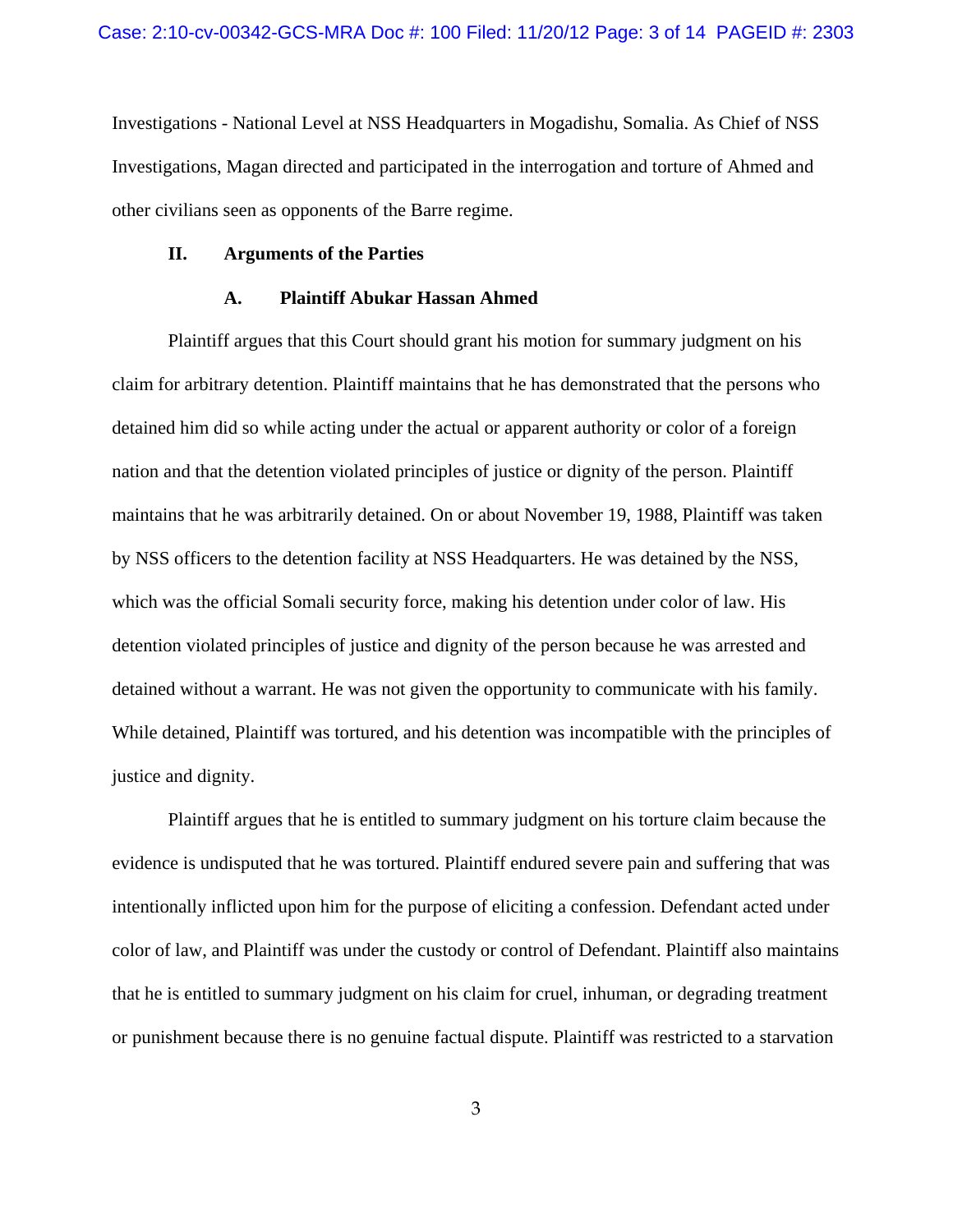#### Case: 2:10-cv-00342-GCS-MRA Doc #: 100 Filed: 11/20/12 Page: 4 of 14 PAGEID #: 2304

diet of rancid food, confined in close proximity to his own urine and excrement, and deprived of sleep under bright lights. Plaintiff was threatened with torture and imprisoned in solitary confinement for over three months.

Plaintiff argues that Defendant is responsible for the conduct of the NSS officers, exercised control over the NSS officers, and directed them to perpetrate the harms suffered by Plaintiff. Defendant directed his subordinates to commit the acts, aided and abetted them, and conspired with them to commit the harms. Plaintiff argues that a commanding officer can be held responsible for the acts of his subordinates even if the commanding officer did not directly participate in the commission of the acts himself. Responsibility for the acts extends to anyone with higher authority who authorized, tolerated, or knowingly ignored those acts. Defendant Magan was the Chief of the Department of Criminal Investigations at the NSS from 1988-1990. As the Chief, Defendant had authority over Colonel Agojiid, Officer Egal, and the other NSS officers who detained and tortured Ahmed. Plaintiff maintains that it was undisputed that Defendant knew his subordinates were torturing detainees and that he failed to take action to prevent the offenses or punish his subordinates for the actions.

## **B. Defendant Abdi Aden Magan**

Defendant has failed to file any response to Plaintiff's motion for summary judgment.

## **III. Summary Judgment**

Summary judgment shall be granted "if the movant shows that there is no genuine dispute as to any material fact and the movant is entitled to judgment as a matter of law." Fed. R. Civ. P. 56(a). A party asserting the absence or presence of a genuine dispute must support that assertion by either "(A) citing to particular parts of materials in the record, including depositions,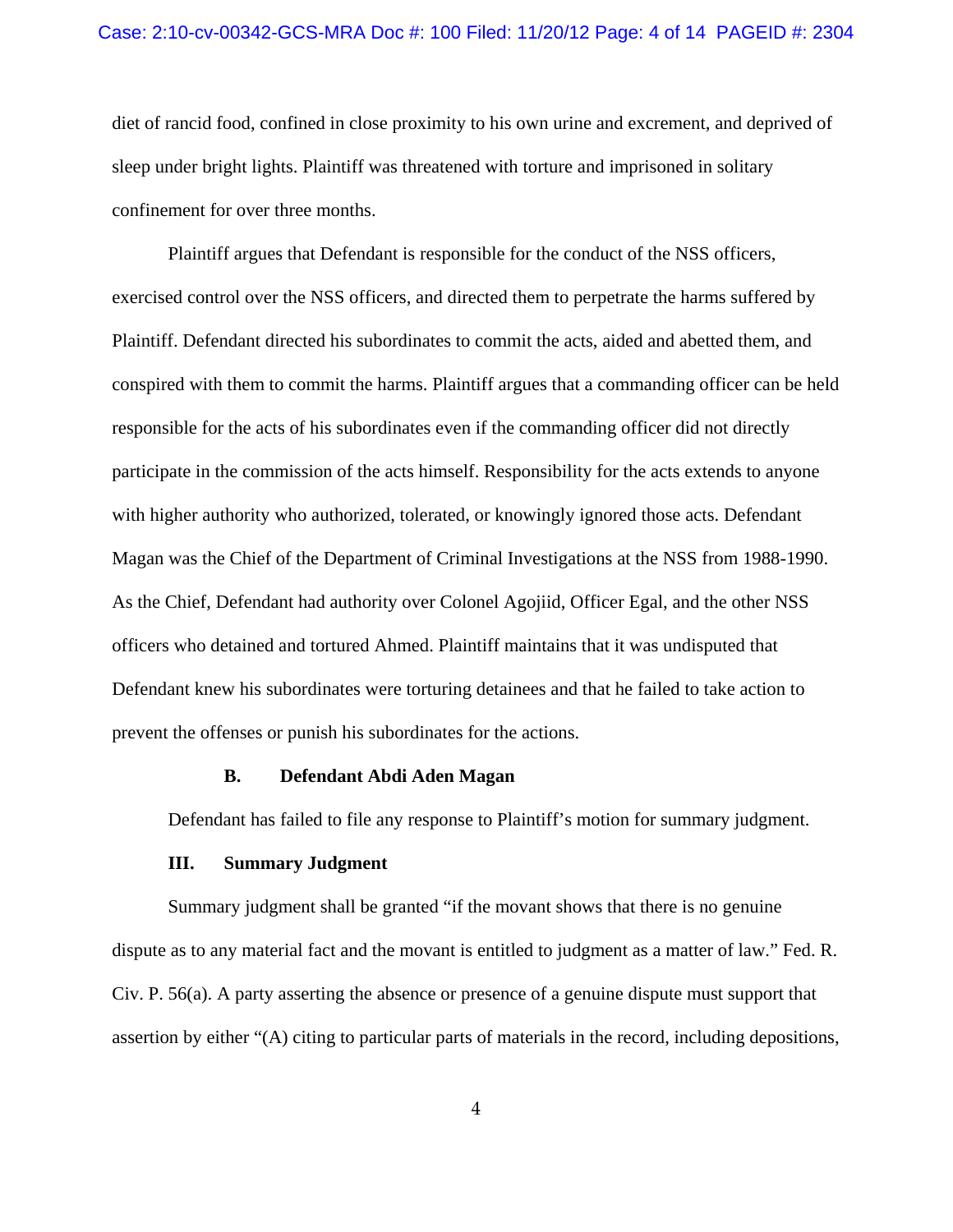#### Case: 2:10-cv-00342-GCS-MRA Doc #: 100 Filed: 11/20/12 Page: 5 of 14 PAGEID #: 2305

documents, electronically stored information, affidavits or declarations, stipulations (including those made for purposes of the motion only), admissions, interrogatory answers, or other materials"; or "(B) showing that the materials cited do not establish the absence or presence of a genuine dispute, or that an adverse party cannot produce admissible evidence to support the fact." Fed. R. Civ. P. 56(c)(1).

A party may object that the cited material "cannot be presented in a form that would be admissible in evidence," and "[t]he burden is on the proponent to show that the material is admissible as presented or to explain the admissible form that is anticipated." Fed. R. Civ. P. 56(c)(2); Fed. R. Civ. P. 56 advisory committee's note. If a party uses an affidavit or declaration to support or oppose a motion, such affidavit or declaration "must be made on personal knowledge, set out facts that would be admissible in evidence, and show that the affiant or declarant is competent to testify on the matters stated." Fed. R. Civ. P.  $56(c)(4)$ .

While the court must consider the cited materials, it may also consider other materials in the record. Fed. R. Civ. P.  $56(c)(3)$ . However, "[i]n considering a motion for summary judgment, the district court must construe the evidence and draw all reasonable inferences in favor of the nonmoving party." *Revis v. Meldrum*, 489 F.3d 273, 279 (6th Cir. 2007) (citing *Matsushita Elec. Indus. Co. v. Zenith Radio Corp*., 475 U.S. 574, 587 (1986)). "The central issue is 'whether the evidence presents a sufficient disagreement to require submission to a jury or whether it is so one-sided that one party must prevail as a matter of law.'" *Id*., 489 F.3d at 279–80 (citing *Anderson v. Liberty Lobby, Inc*., 477 U.S. 242, 251–52 (1986)).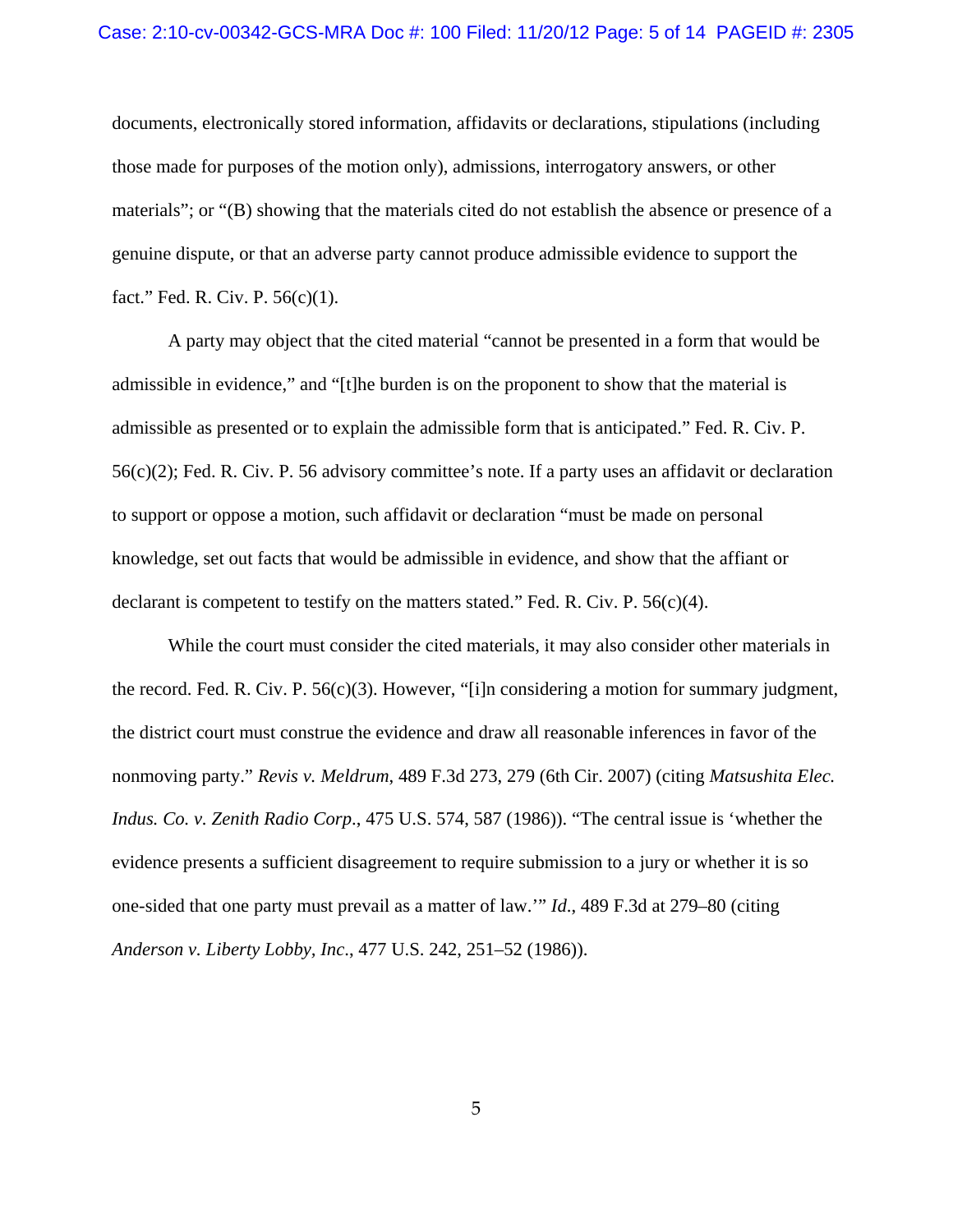# **IV. Discussion**

The purpose underlying the TVPA and the ATS is to protect international human rights. The ATS, section 1350 of title 28 of the United States Code, states:

The district court shall have original jurisdiction of any civil action by an alien for a tort only, committed in violation of the law of nations or a treaty of the United States.

28 U.S.C. § 1350. The TVPA grants relief to victims of torture. *Id.*

The expert report of Professor Lee Cassanelli, an Associate Professor of History and Director of the African Studies Center at the University Pennsylvania provides a history of Somalia and, in particular, the Siad Barre regime's rule over Somalia from 1969 to 1991. Doc. 97-15 at 3, ¶1. According to Professor Cassanelli, the Siad Barre regime perpetrated systemic torture, arbitrary detention, extrajudicial killing, massacres and violations of human rights, particularly from 1988 through 1990. The targets of these abuses were members of disfavored ethnic groups and individuals who were openly critical of the Siad Barre regime. Doc. 97-15 at 3, ¶2.

To maintain power, Siad Barre exploited Somalia's clan tradition and created an alliance of three sub-clans from the Darod Clan family. The leadership of the Barre regime consisted of members of the three sub-clans. As a member of Siad Barre's clan, Defendant Colonel Abdi Adem Magan was appointed to top positions in the National Security Service ("NSS"). Doc. 97- 15 at 3, ¶4.

Colonel Magan, served as Chief of the NSS Department of Investigations-National Level from 1988 to 1990. According to Professor Cassanelli, Magan would have known of the common practice of torture and detention by NSS officers under his command. As commander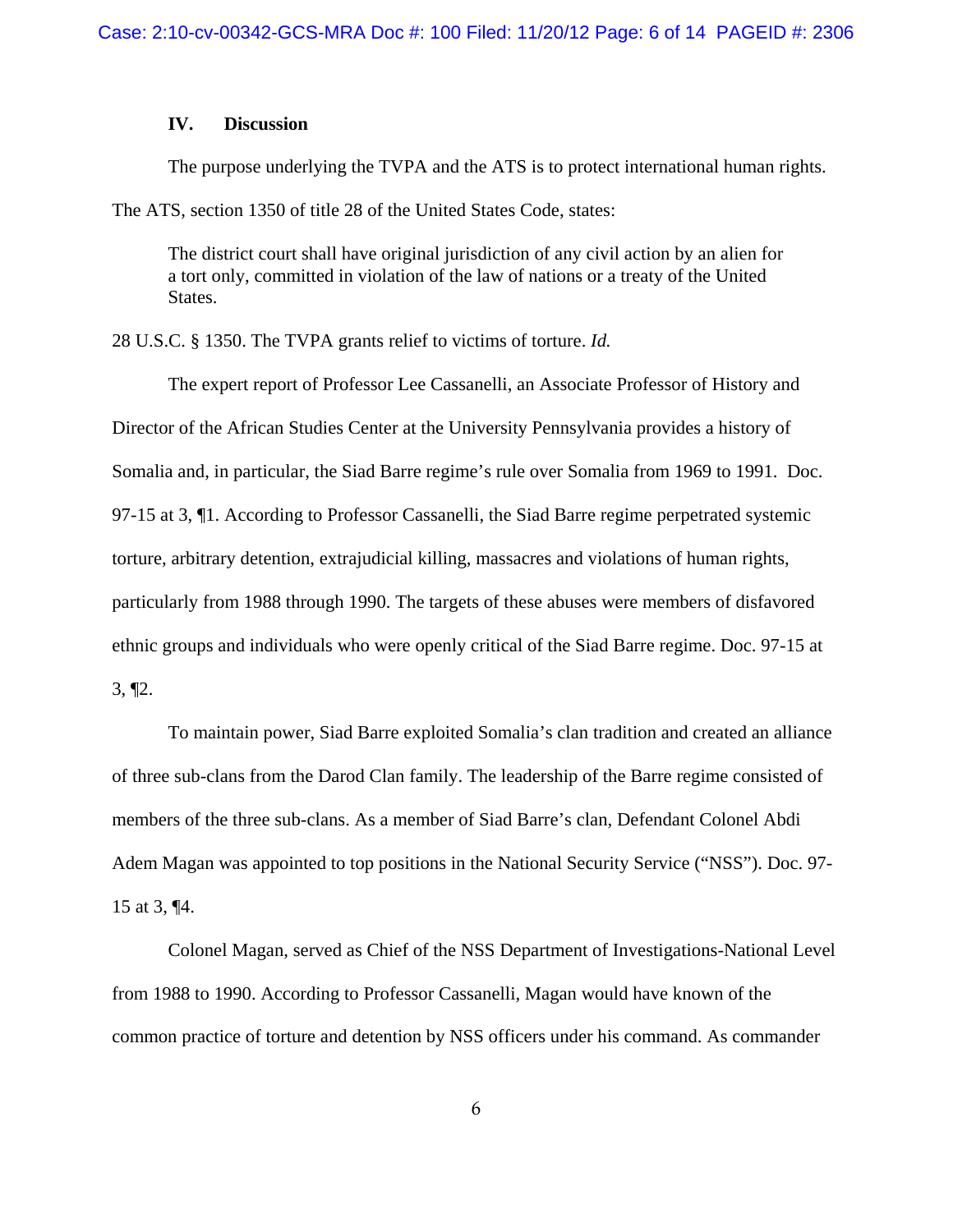of the NSS, Magan had the ability to control abuses. Doc. 97-15 at 3-4, ¶5.

When the Siad Barre regime fell, Somalia ceased to exist as a functioning state. There is still no governing authority controlling the territory of the country. Doc. 97-15 at 4, ¶6.

Professor Cassanelli will testify that the NSS had virtually unlimited powers of surveillance, investigation, search, arrest, and detention and became the most important agency for suppressing and punishing perceived opposition to the regime. Doc. 97-15 at 10, ¶ 23. The NSS was authorized to arrest without warrant anyone suspected of a crime against national security. Crimes against national security were exempted from time limits and rules of judicial procedure. According to Professor Cassanelli, the NSS arrested, executed, and imprisoned hundreds, and possibly thousands, of perceived opponents, often without trial or charge. Doc. 97-15 at 11, ¶ 26. Professor Cassanelli will testify that Colonel Magan, while serving as Chief of the NSS Department of Investigations, knew or should have known of the common practice of torture and arbitrary detention by NSS officers under his command and that he had the ability to control these abuses in his position. Doc. 97-15 at 11, ¶ 27. According to Professor Cassanelli, victims of the Siad Barre regime had no legal recourse for abuses. Doc. 97-15 at 13, ¶ 30.

Throughout the 1980s, the Siad Barre regime, facing a number of opposition movements, escalated its human rights abuses. Doc. 97-15 at 15, ¶ 34, 36. Prominent professionals living in Mogadishu who criticized the government were harassed or detained. Doc. 97-15 at 16, ¶ 37. Dissidents were systematically arrested, detained, tortured, and executed. Lawyers who sought to defend purported dissidents were also targeted, harassed and detained. Doc. 97-15 at 16, ¶ 38.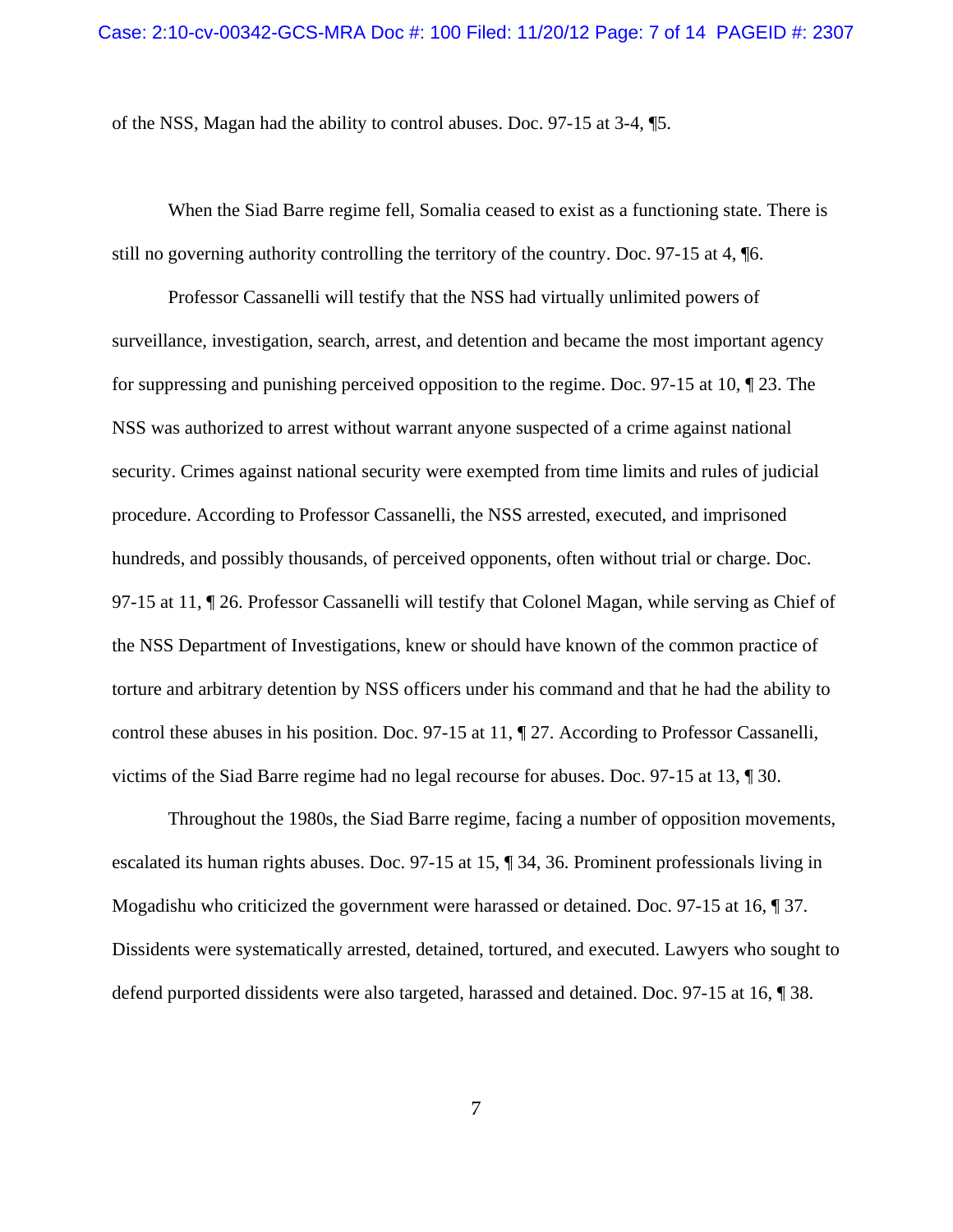#### Case: 2:10-cv-00342-GCS-MRA Doc #: 100 Filed: 11/20/12 Page: 8 of 14 PAGEID #: 2308

Plaintiff Ahmed provided a declaration in support of his motion for summary judgment. Doc. 97-9. Ahmed was born in Mogadishi, Somalia in 1946 and is a member of the Abgaal subclan of the Hawiye clan. Doc. 97-9 at ¶ 2. He was a practicing attorney and law professor from 1973 to 1990. He was a prominent and outspoken critic of the government. Doc. 97-9 at ¶ 3. In the course of his legal practice, Ahmed defended a number of people who were accused of violating a law criminalizing dissent. Doc. 97-9 at ¶ 4. From January 1981 until March 1986, Ahmed was imprisoned without charge at the NSS detention facility in Mogadishu. Doc. 97-9 at ¶ 5. After his release, Ahmed returned to practicing law and teaching law. Doc. 97-9 at ¶ 7.

Late at night on November 19 or in the early hours of November 20, 1988, three NSS officers detained Plaintiff and confiscated an Amnesty International Report that he was carrying. Doc. 97-9 at ¶ 8. Plaintiff was taken to a NSS detention facility located in the basement of the NSS headquarters in Mogadishu. *Id.* Ahmed was placed in solitary confinement in a small, windowless cell, with continuous artificial lighting and no ventilation. He was not permitted contact with an attorney or family and friends. His right hand was tightly shackled to his left ankle. He was only unshackled during interrogations and when he was permitted to use the toilet, once a day. There was no toilet in his cell and he had to urinate in empty milk cans. Doc. 97-9 at ¶ 9. Once a day, Ahmed was given rancid bread and butter with tea. He had to sleep on cold or wet floors without a mat or a blanket. Doc. 97-9 at  $\P$  10.

Ahmed states that NSS officers Captain Dherow and Lieutenant Mohammoud Farah Igal accused him of being a contributing writer to Amnesty International reports. Dherown and Igal repeatedly threatened him that if he did not confess he would be killed. Doc. 97-9 at ¶ 11. On or about February 7, 1989, Captain Dherow brought him to Defendant Magan's office. Defendant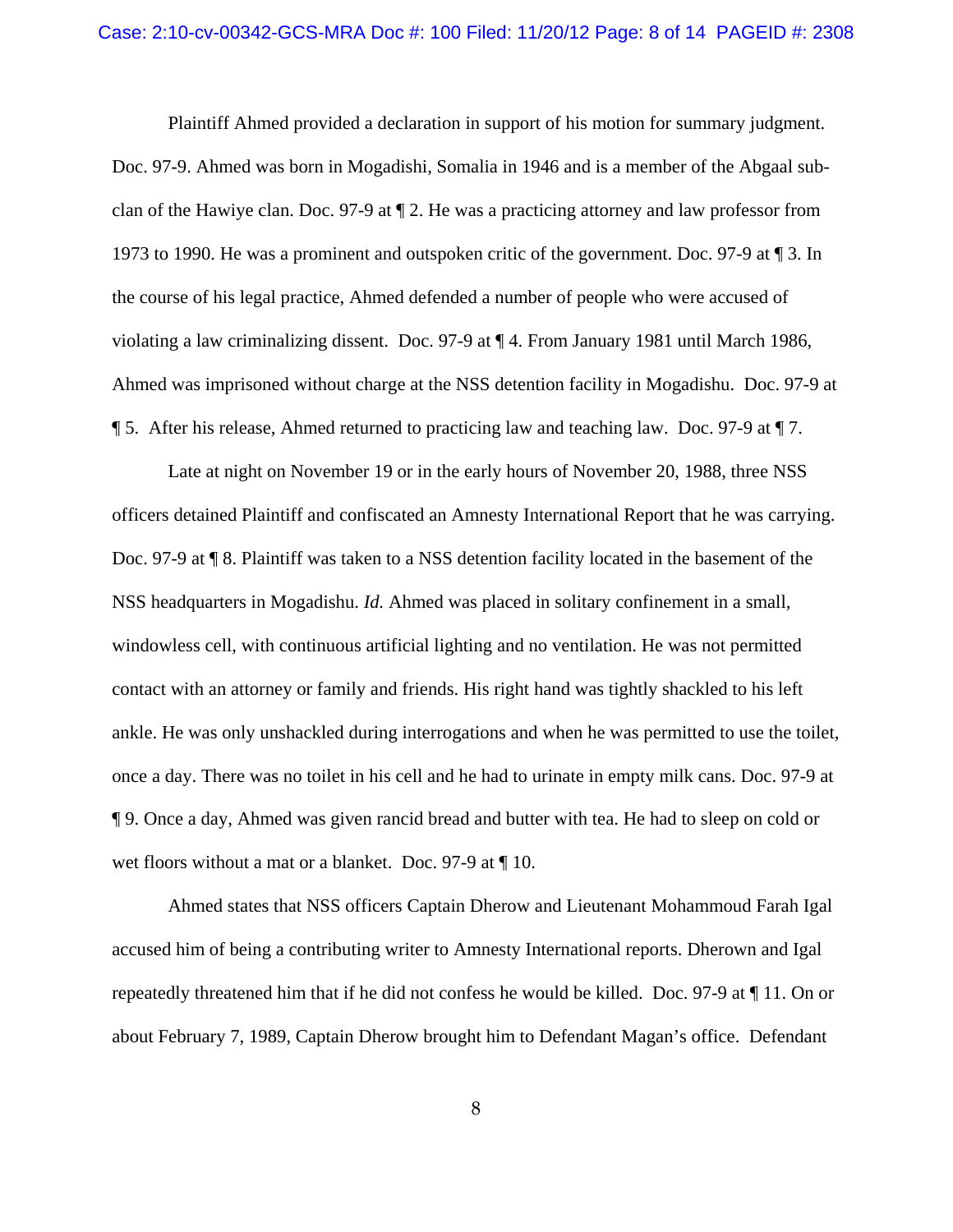Magan accused Plaintiff of being a member of the newly established United Somali Congress, a political group that opposed the Siad Barre regime, and the Patriotic Front of Somali Unity. Ahmed denied being a member of these groups. Doc. 97-9 at ¶ 12.

Defendant Magan threatened Ahmed that if he did not confess, he would be tortured and killed. Magan ordered Captain Dherow to "do his job" if Ahmed did not confess. Ahmed understood this to be a direct order to torture him. Doc. 97-9 at ¶ 13. A few hours later, Captain Dherow, Officer Hussein, Officer Ga'al, and a few other officers came to Ahmed's cell. Ahmed was handcuffed and blindfolded and brought to the interrogators. Officer Ga'al stated that he was acting under orders from Colonel Magen, but he would tie the blindfold loosely so that Ahmed would see who was going to torture him. Doc. 97-9 at ¶ 14.

Plaintiff states that he was tortured by Captain Hussein, Sufi Dherow, Mohammoud Farah Igal, Lieutenant Mohamed Abdi and two officers, Antar and Deeq. Plaintiff's hands and feet were tied together with cloths and then handcuffed. A cord was used to tie his big toes together, which was very painful. Ahmed was forced to sit down and they pushed his legs back over his head, exposing his genitals. Doc. 97-9 at ¶ 15. The NSS officers squeezed his testicles with iron instruments. Ahmed fainted from the excruciating pain. When he regained consciousness, the guards forced a five liter container of water, sand and small stones into his mouth to cut of his air supply. Ahmed believed that he would suffocate and die. The officers beat him with wooden sticks on his body and with an AK-47 to his head. Throughout this, the officers questioned Ahmed about his involvement with United Somali Congress and Amnesty International. Doc. 97-9 at ¶ 16.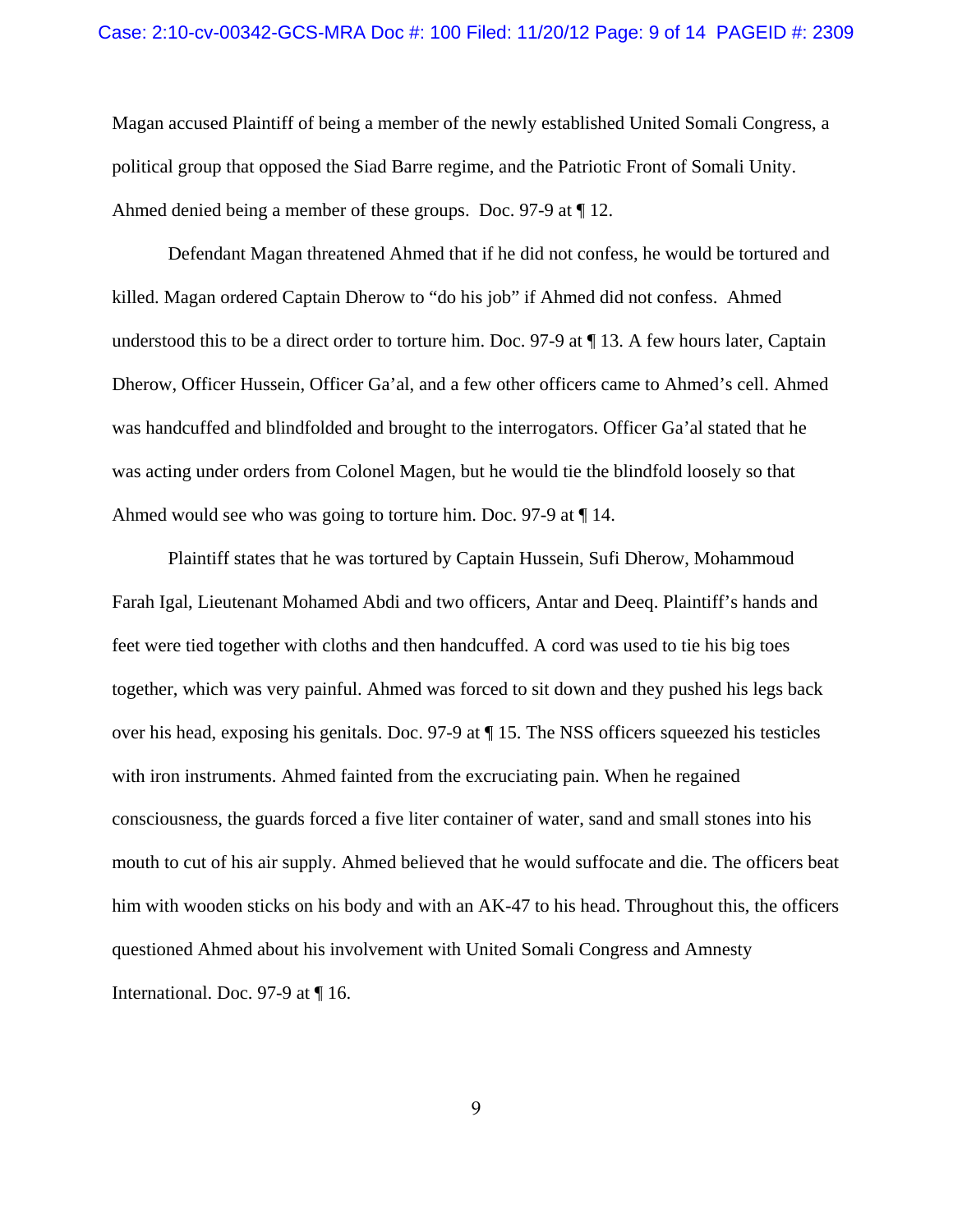#### Case: 2:10-cv-00342-GCS-MRA Doc #: 100 Filed: 11/20/12 Page: 10 of 14 PAGEID #: 2310

As a result of his treatment, Plaintiff suffers from hipbone distortion, which makes it painful for him to sit for extended periods of time. He developed a deep sore on his left ankle due to being shackled. He still has a scar on his head from being beaten with the AK-47. He has problems with his bladder and incontinence. He continues to suffer from pain in his neck, shoulders, and back. He continues to have nightmares. Doc. 97-9 at ¶ 17.

At the end of February 1989, Ahmed was transferred to the Central Prison in Mogadishu. He was charged with authoring subversive material. Doc. 97-9 at ¶ 18. The day before his trial, he was informed that the charge was reduced to possession of subversive material, which carried a five to fifteen year sentence or a fine of 5,000 to 15,000 Somali shillings or both. Doc. 97-9 at ¶ 19.

At his trial, for which he had no representation, Plaintiff told the judges that he had been tortured based on orders from Defendant. The court did not order any investigation into Ahmed's allegations. Ahmed was convicted of possessing subversive material. His friend paid the fine, and Ahmed was released. Doc. 97-9 at ¶ 20.

A few months after his release, Plaintiff encountered Defendant Magan. Ahmed told Magan that he knew he was responsible for sending agents to harass him. Magan allegedly stated that he was not simply above the law he was the law. Doc. 97-9 at ¶ 24.

On July 14, 1989, Ahmed's mother told him that NSS officers had come to their home threatening to detain him. Ahmed went into hiding and left Somalia in August 1989. Doc. 97-9 at  $\P$  26.

Defendant Magan has not come forth with any evidence to raise a question of material fact.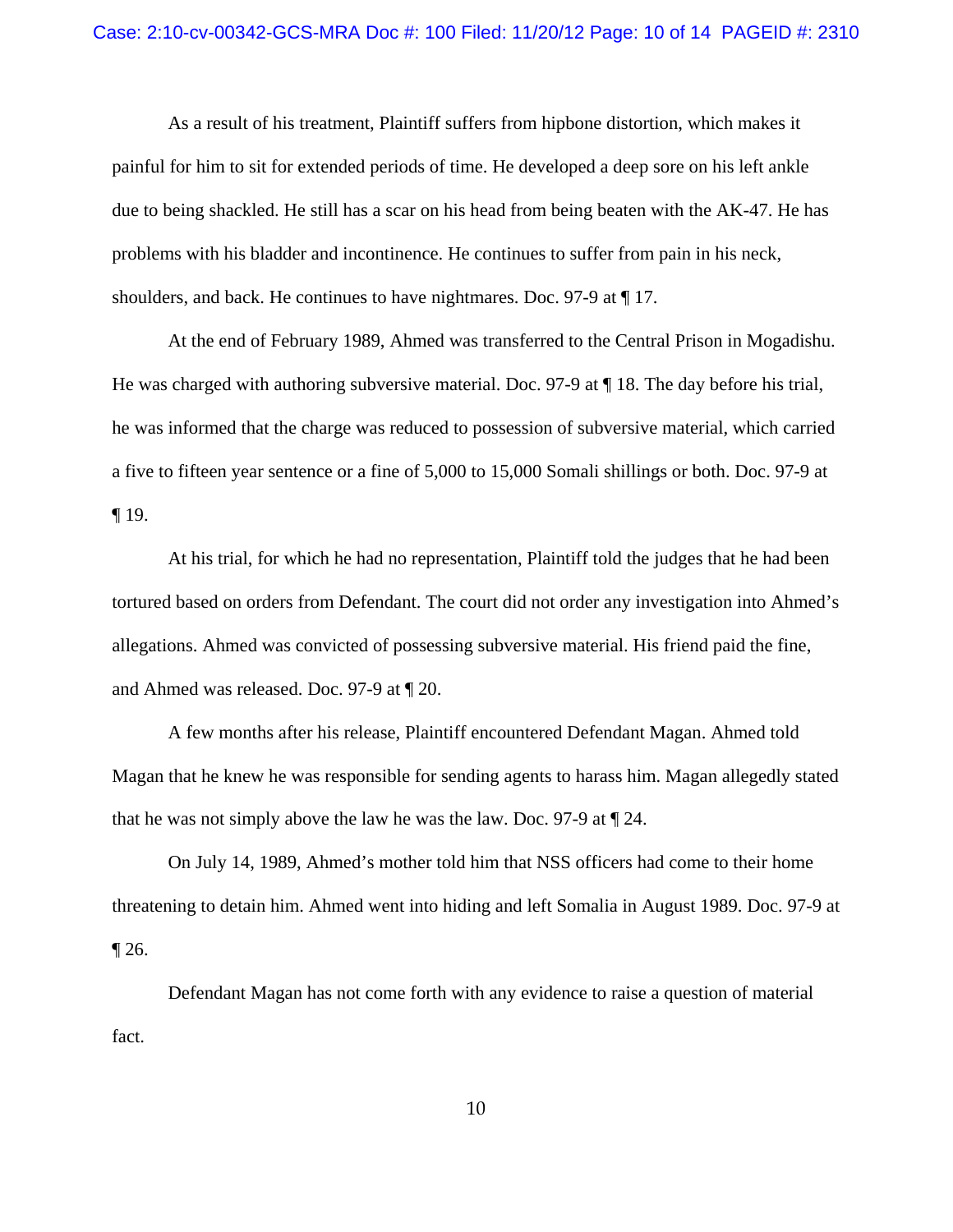Arbitrary Detention. Arbitrary detention, a violation of customary international law, is actionable under the ATS. *Mehinovic v. Vuckovic*, 198 F. Supp. 2d 1322, 1349 (N.D. Ga. 2002). To establish a claim of arbitrary detention, Plaintiff must demonstrate that he was detained, that the person(s) detaining him did so while acting under the actual or apparent authority or color of law of a foreign nation, and that the detention violated principles of justice of the dignity of the person. RESTATEMENT (THIRD) OF FOREIGN RELATIONS § 702 (1987).

A violation of the principles of justice or dignity of the person applicable in the context of detention may be shown by demonstrating that (1) the detention was not accompanied by notice of the charges brought against the detainee; (2) the detainee did not have an early opportunity to communicate with family or consult counsel; (3) the detainee was not brought to trial within a reasonable time; (4) the detainee was tortured while in detention; or (5) the detention was otherwise incompatible with principles of justice or with the dignity of the person.

There is no genuine factual dispute that Plaintiff was detained or that his detention was under color of law. Plaintiff's declaration also provides evidence that his detention violated principles of justice and dignity of the person. He was detained without notice of charges, and he was not permitted to communicate with his family and friends. Furthermore, Plaintiff has stated that he was tortured while detained and that he was brutally treated and subjected to inhumane conditions. Plaintiff's declaration states that he was detained for months before being advised of the charges again him. Plaintiff was brought before Defendant Magan, who authorized his continued detention and implicitly directed his subordinates to engage in torture. Because Defendant has failed to come forth with any evidence demonstrating an issue of material fact, Plaintiff is entitled to summary judgment on his claim for arbitrary detention.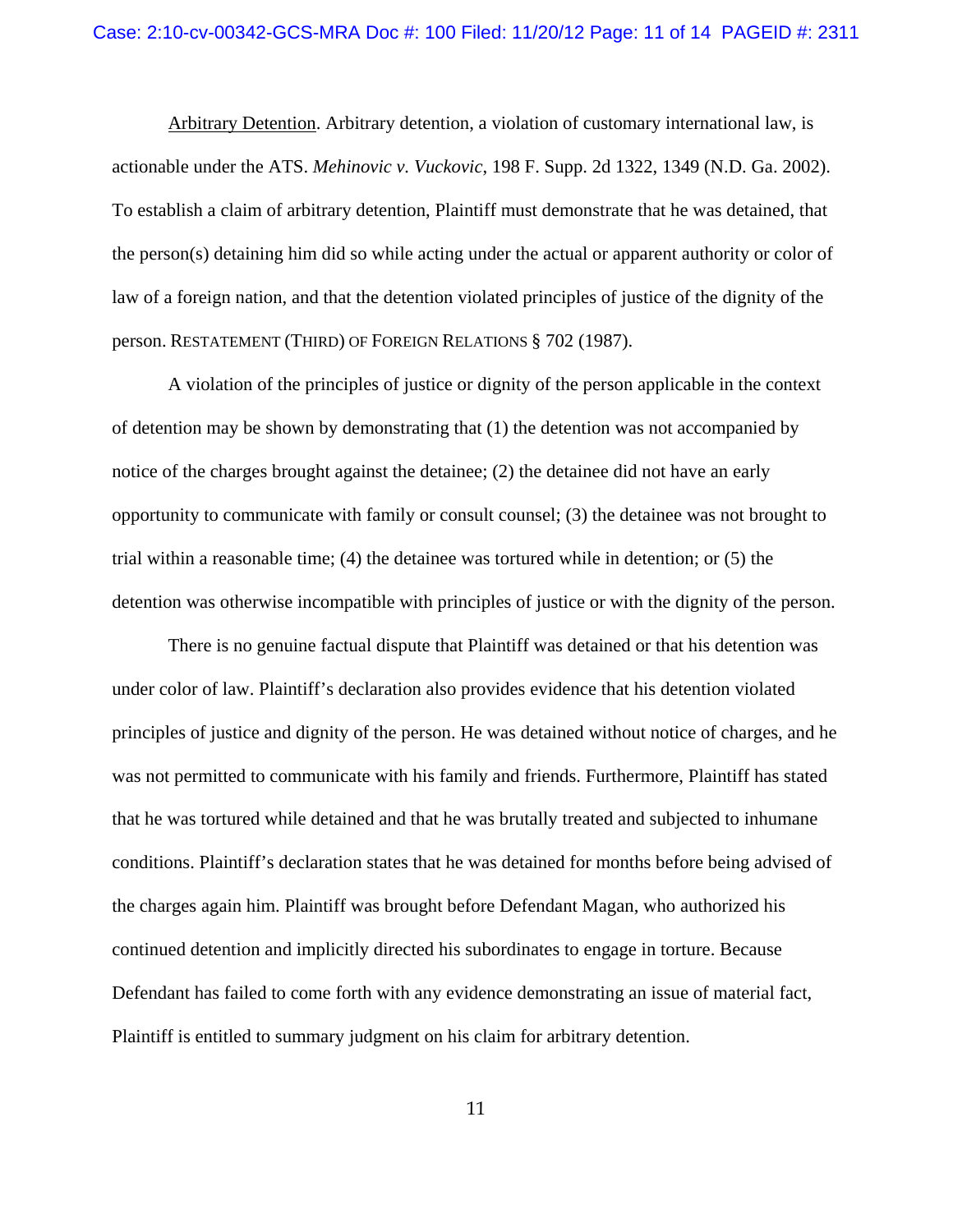Torture. Under the TVPA and the ATS, a claim for torture has five elements: (1) the victim experienced severe pain or suffering either physical or mental; (2) the severe pain or suffering was intentionally inflicted on the victim; (3) the acts were committed for a prohibited purpose, including extracting a confession or punishment or to intimidate or coerce the victim; (4) the acts were inflicted under the actual or apparent authority or color of law of a foreign nation, including by or with the acquiescence of a public official or other person acting in an official capacity; and (5) the victim was in the offender's custody or physical control.

The NSS officers' treatment of Ahmed constitutes torture, and Plaintiff's declaration is evidence that Defendant Magan was responsible for the torture inflicted on Ahmed. Plaintiff experienced severe physical and mental pain and suffering, which was intentionally inflicted upon him. The uncontroverted evidence demonstrates that NSS officers squeezed his testicles with iron instruments and forced a five liter container of water, sand and small stones into his mouth to cut off his air supply. Plaintiff's declaration is evidence that Magan directed that the officers torture Plaintiff and that he was in the custody and physical control of Magan.

Cruel, Inhuman, or Degrading Treatment or Punishment. Cruel, inhuman, or degrading treatment includes acts that inflict mental or physical suffering, anguish, humiliation, fear, and debasement, which do not rise to the level of torture or do not serve the same purposes of torture. *Mehinovic v. Vuckovic*, 198 F. Supp.2d 1322, 1348 (N.D. Ga. 2002). There is no genuine factual dispute that Plaintiff was confined in wretched conditions and shackled in painful positions. He was given a starvation diet and deprived of sleep. He was only permitted to use the toilet once per day. He was confined in close proximity to his own urine and excrement.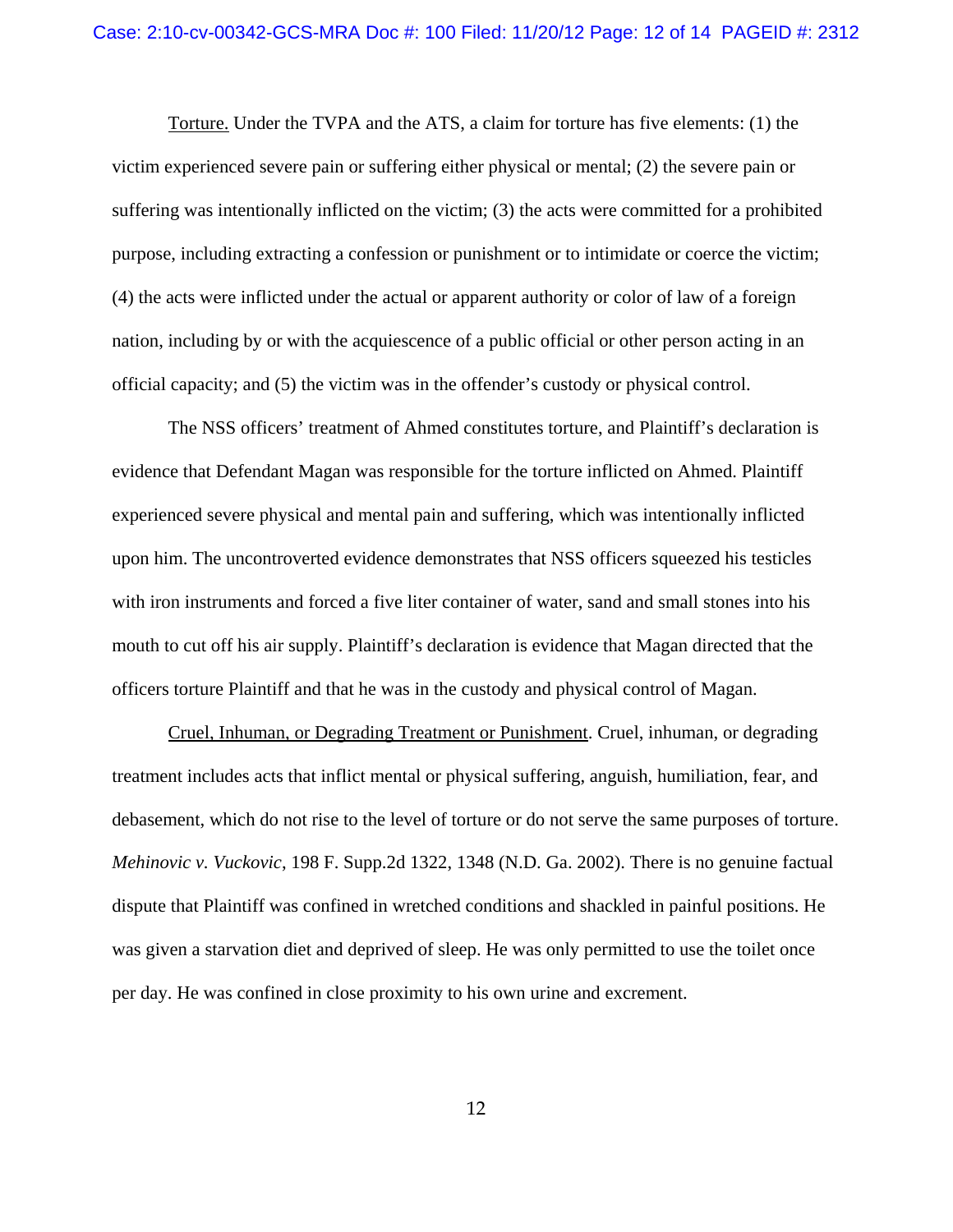Defendant's Culpability. Plaintiff argues that Defendant Magan exercised command responsibility over the NSS officers who perpetrated the offenses against him. To hold a commanding officer liable under the doctrine of command responsibility, a plaintiff must establish that (1) a superior-subordinate relationship between the defendant/military commander and the person or persons who committed human rights abuses; (2) the defendant/military commander knew, or should have known, in light of the circumstances at the time, that subordinates had committed, were committing, or were about to commit human rights abuses; and (3) the defendant/military commander failed to take all necessary and reasonable measures to prevent human rights abuses and punish human rights abuses. *Chavez v. Carranza*, 559 F.3d 486 ( $6<sup>th</sup>$  Cir. 2009).

Here, a superior-subordinate relationship existed between Colonel Magan and the NSS officers who detained and tortured Plaintiff. Colonel Magan, served as Chief of the NSS Department of Investigations-National Level from 1988 to 1990. There is no evidence disputing Plaintiff's assertion that Magan knew his subordinates were torturing detainees. According to Professor Cassanelli, Magan would have known of the common practice of torture and detention by NSS officers under his command and that he had the ability to control abuses. Plaintiff's declaration indicates that Magan implicitly ordered the NSS officers to torture Ahmed. Defendant has not come forth with any evidence demonstrating that he took steps to prevent abuses from occurring or to punish his subordinates for engaging in human rights abuses.

## **V. Conclusion**

For the reasons stated above, Abukar Hassan Ahmed's August 9, 2012 unopposed motion for partial summary judgment (Doc. 97) is **GRANTED**.